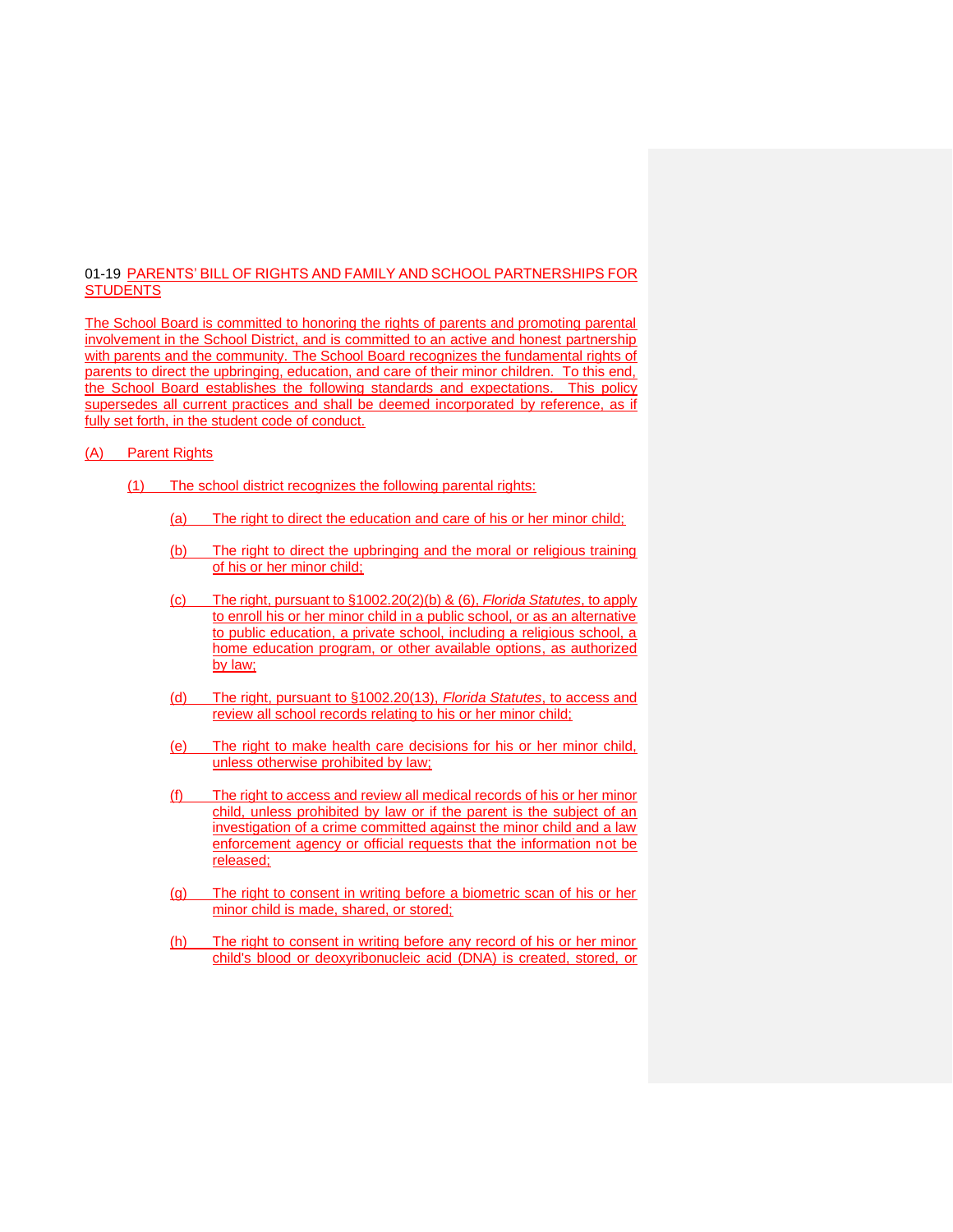shared, except as required by general law or authorized pursuant to a court order;

- (i) The right to consent in writing before the school district makes a video or voice recording of his or her minor child unless such recording is to be used solely for the following purposes:
	- (i) A safety demonstration, including the maintenance of order and discipline in the common areas of the school or on student transportation vehicles;
	- (ii) A purpose related to a legitimate academic or extracurricular activity;
	- (iii) A purpose related to regular classroom instruction;
	- (iv) Security or surveillance of buildings or grounds; or
	- (v) A photo identification card.
- (j) The right to be notified promptly if an employee of the school district suspects that a criminal offense has been committed against his or her minor child, unless the incident has first been reported to law enforcement or the Department of Children and Families and notifying the parent would impede the investigation.
- (2) This policy, however, does not preclude staff from acting in his or her official capacity within the scope of his or her authority.
- (3) Any school district employee who encourages or coerces, or attempts to encourage or coerce, a minor child to withhold information from his or her parent may be subject to disciplinary action.
- (4) Except as otherwise provided by law, a health care practitioner, or an individual employed by such health care practitioner will not provide or solicit or arrange to provide health care services or prescribe medicinal drugs to a minor child without first obtaining written parental consent

(B) Promoting Parent Involvement

A clear and positive relationship exists between parent involvement in their student's education and the academic progress the student makes in school. Therefore, the Okaloosa County school district is committed to an active and honest partnership with parents and community.

- (1) Family involvement in Okaloosa County Schools includes, but is not limited to, the following:
	- (a) Schools: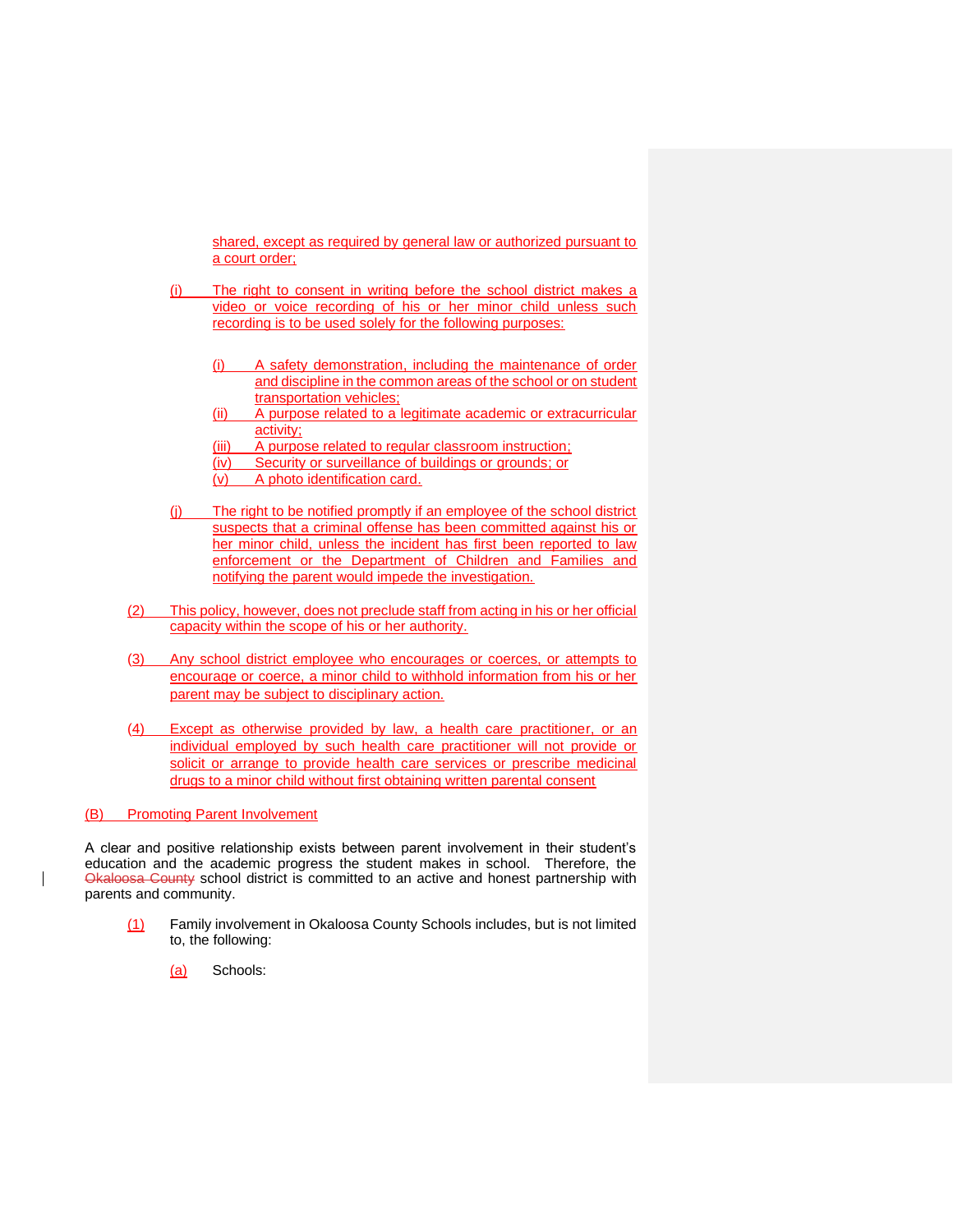- (i) Encourage continuous communication between school and home through progress reports, report cards, newsletters, websites and other electronic means of communication, phone calls, conferences and flyers. If requested, provide translation in home language.
- (ii) Actively discuss and explain school and student performance profiles.
- (iii) Hold regular meetings to discuss students' education with parents.
- $(iv)$  Invite parents to participate in the planning, reviewing, and implementation of new programs.
- (v) Host orientations to explain school policies and procedures.
- (vi) Offer training for parents and community involvement activities to help improve student achievement.
- (vii) Invite parent participation in school-based decisions making through SAC's, PTO's, and booster clubs.

**Formatted:** Underline

## (2) Parents:

- (a) Participate in ongoing communication between home and school through progress reports, report cards, newsletters, websites and other electronic means of communication, phone calls, conferences and flyers. May request and receive information in translation of home language.
- (b) Discuss school and child performance profiles, including an interpretation of the results.
- (c) Attend regular meetings to discuss their child's education.
- (d) Participate in the planning, reviewing, and implementation of programs.
- (e) Attend orientations at the school sites to explain policies and procedures.
- (f) Attend training for parent and community involvement activities to help improve student achievement.
- (g) Participate in school-based decision making by involvement in SAC's, PTO's, and booster clubs.
- (3) The school district shall provide parents with opportunities to participate in schools to improve parent and teacher cooperation in such areas as homework, school attendance, and discipline.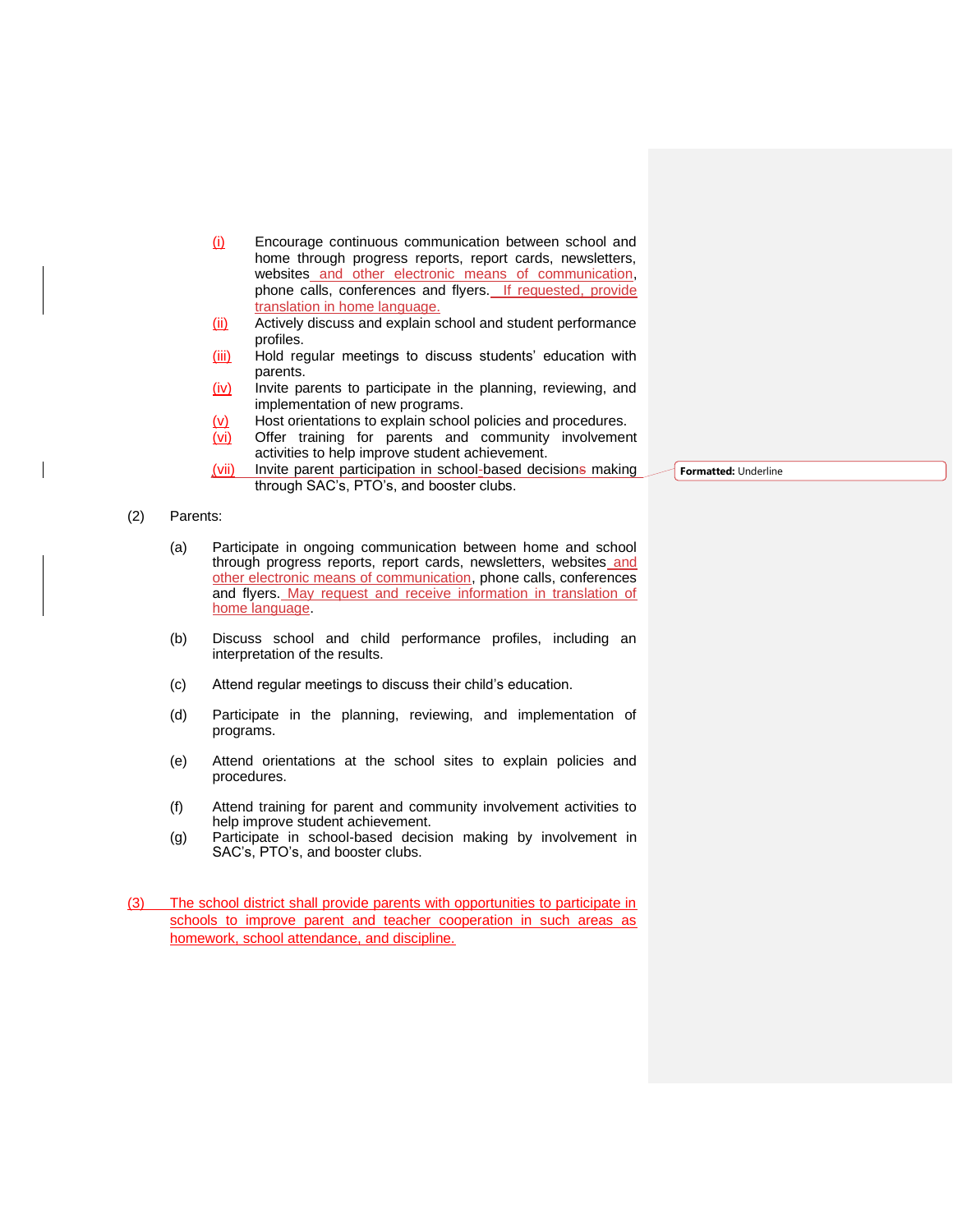- (4) The school district shall provide parent opportunities to learn about his or her child's course of study, including the source of any supplemental education materials.
- (5) Parents will be able to object to instructional materials and other materials used in the classroom, based on beliefs regarding morality, sex, and religion or the belief that such materials are harmful in accordance with the procedures outlined in School Board Policy 03-05. "Instructional materials" means items having intellectual content that by design serve as a major tool for assisting in the instruction of a subject or course. This may include other materials used in the classroom, including workbooks and worksheets, handouts, software, applications, and any digital media made available to students.
- (6) Parents can withdraw their minor child from any portion of the school district's comprehensive health education that relates to sex education or instruction in acquired immune deficiency syndrome education or any instruction regarding sexuality if the parent provides a written objection to his or her minor child's participation. Parents shall be notified in advance of such course content so that he or she may withdraw his or her minor child from those portions of the course. Opting out of this instruction does not exempt the student from being responsible for the material on state, national or certification exams.[Note: Need to add sentence regarding state mandated testingl
- (7) Parents shall have the opportunity to learn about the nature and purpose of clubs and activities offered at his or her minor child's school by contacting the school to request such information.
- (C) Parent Requests for Information
	- (1) A parent may request, in writing, from the Superintendent the information required under this section. Within ten (10) days, the Superintendent, or his/her designee, will provide such information to the parent. If the Superintendent, or his/her designee, denies a parent's request for information or does not respond to the parent's request within ten (10) days, the parent may appeal the denial to the School Board. The School Board will place a parent's appeal on the agenda for its next public meeting. If it is too late for a parent's appeal to appear on the next agenda, the appeal will be included on the agenda for the subsequent meeting
	- (2) The District will inform parents how to:
		- (a) Opt-out of any portion of comprehensive health education.